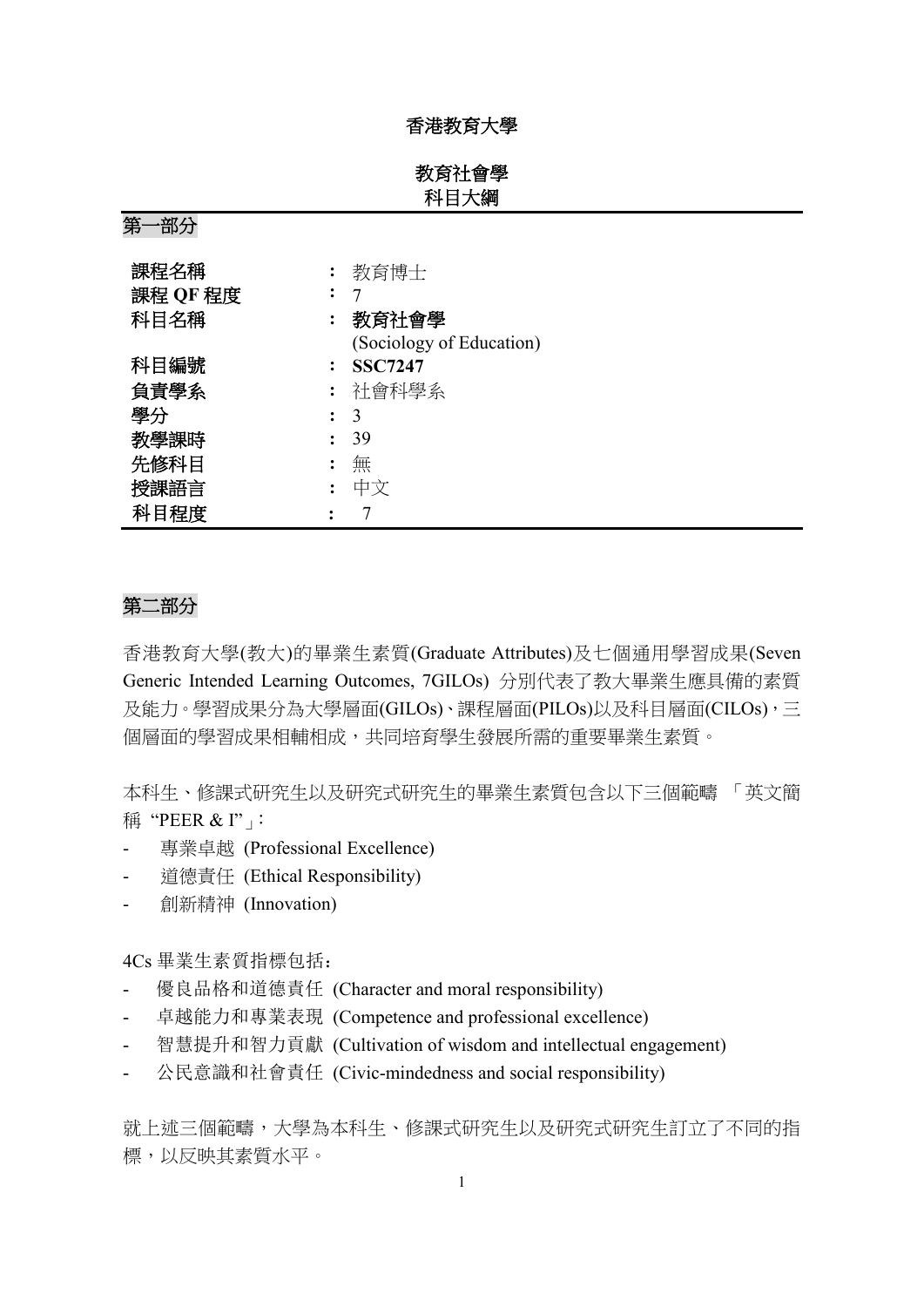七個通用學習成果(7GILOs)分別是:

- 1. 解決問題能力 (Problem Solving Skills)
- 2. 批判思考能力 (Critical Thinking Skills)
- 3. 創造性思維能力 (Creative Thinking Skills)
- 4a. 口頭溝通能力 (Oral Communication Skills)
- 4b. 書面溝通能力 (Written Communication Skills)
- 5. 社交能力 (Social Interaction Skills)
- 6. 倫理決策 (Ethical Decision Making)
- 7. 全球視野 (Global Perspectives)

## **1.** 科目概要

本科目將依據近期的研究成果,對教育社會學中的幾個關鍵議題進行探索和討 論。教師將引導學生關注地方和全球背景下教育過程與結果的社會學分析,並 批判性地思考教育與社會之間的關係。課程涵蓋的具體議題包括對教育的社會 學詮釋,家庭、家庭養育和教育不平等,高等教育的參與和成就,教育機會的 種族和民族不平等,以及課程中的多元文化議題。課程內容融合了與上述議題 有關的爭議焦點、理論觀點、實證案例和政策討論,從而培養學生教育社會學 領域的專業知識和研究能力。

# **2.** 預期學習成果

成功完成本課程後,學生應能夠:

- 成果一:理解教育社會學中的主要爭論議題,積累更深入的教育研究知識,並瞭 解社會學方法理論;
- 成果二:增進對教育中的平等性、多樣性和同一性議題的批判性理解;
- 成果三:展現出在地方和全球的背景下,對教育議題的理論解釋進行批判性評 估的能力;
- 成果四:在對教育過程與結果的社會學研究中評估社會學研究的方法與策略。

#### **3.** 內容、預期學習成果及教與學活動

| 教授内容     | 預期學習<br>成果 (CILOs) | 教與學活動                 |
|----------|--------------------|-----------------------|
| 教育的社會學詮釋 | 成果                 | 、指導性研究活動和<br>講課<br>報告 |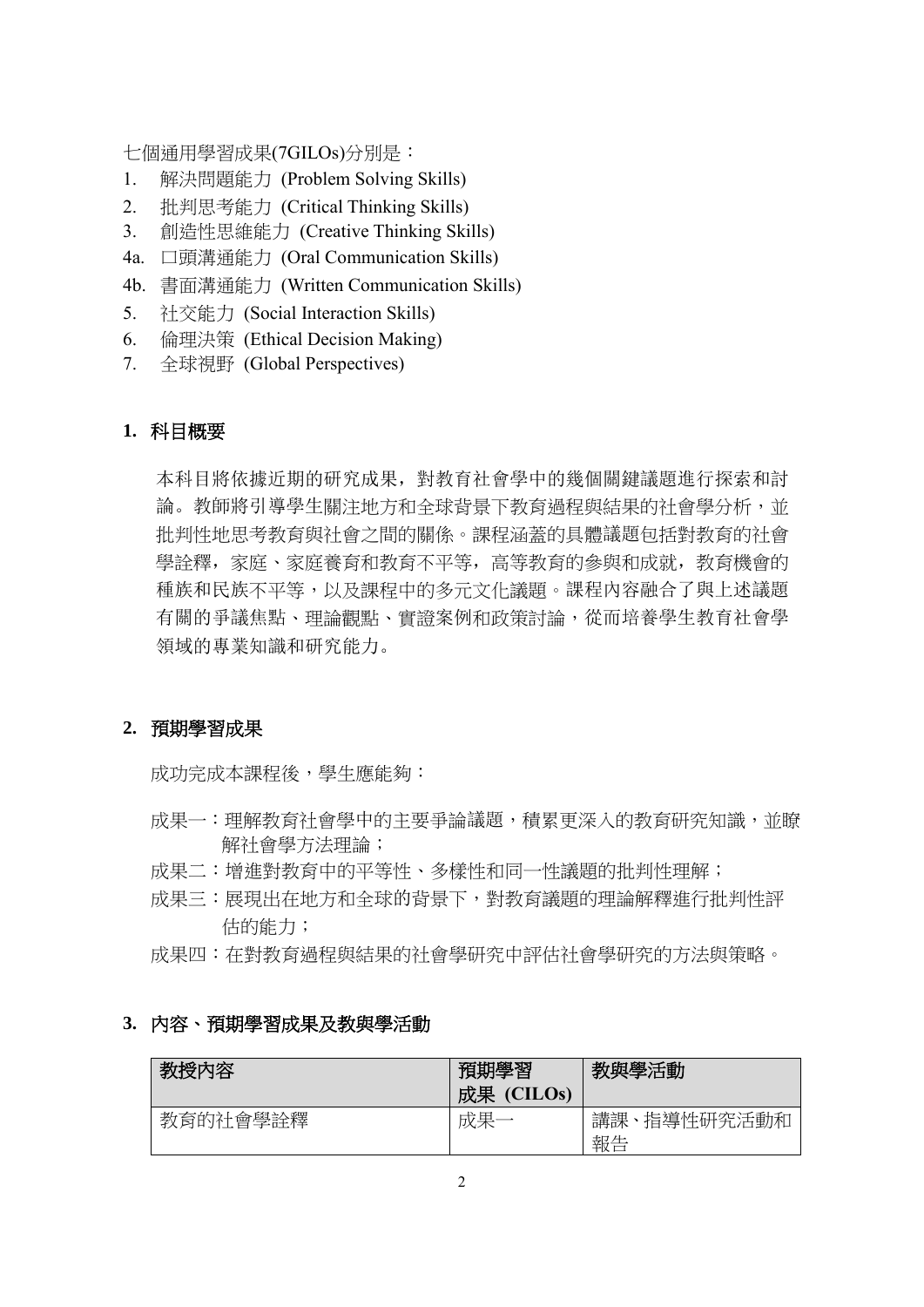| 家庭、家庭養育和教育不平等 | 成果二 | 講課、指導閱讀、研討會 |
|---------------|-----|-------------|
|               | 成果三 | 報告、課堂討論、小組討 |
|               | 成果四 | 論和報告、案例研究   |
| 高等教育的參與和成就    | 成果二 | 指導閱讀、辯論、研討會 |
|               | 成果三 | 報告、課堂討論、小組討 |
|               | 成果四 | 論和報告、案例研究   |
| 種族和民族對教育機會的影響 | 成果二 | 指導閱讀、腦力激盪、研 |
|               | 成果三 | 討會報告、小組討論和報 |
|               | 成果四 | 告、案例研究      |
| 課程中的多元文化議題    | 成果二 | 講課、研討會報告、指導 |
|               | 成果三 | 性研究活動、繪製概念圖 |
|               | 成果四 |             |

## **4.** 評核

| 評核課業                              | 所佔比重 | 預期學習<br>成果<br>(CILOs)    |
|-----------------------------------|------|--------------------------|
| (一)對所選閱讀材料的口頭報告                   | 30%  | 成果一<br>成果二<br>成果三<br>成果四 |
| (二)撰寫一篇論文,要求综述前人對某一特定<br>課題的研究和論證 | 70%  | 成果一<br>成果二<br>成果三<br>成果四 |

# **5.** 指定教科書

無

# **6.** 推薦書目

# 教育的社會學詮釋

- Lauder, H., Brown, P. and Halsey, A.H. (2009) Sociology of education: a critical history and prospects for the future. *Oxford Review of Education*, 35(5), 569-585.
- Robertson, S. L. (2010). 'Spatializing' the Sociology of Education. In W. Apple, Stephen J. Balland Luis Armando Gandin (eds.) *The Routledge International Handbook of the Sociology of Education*. Routledge.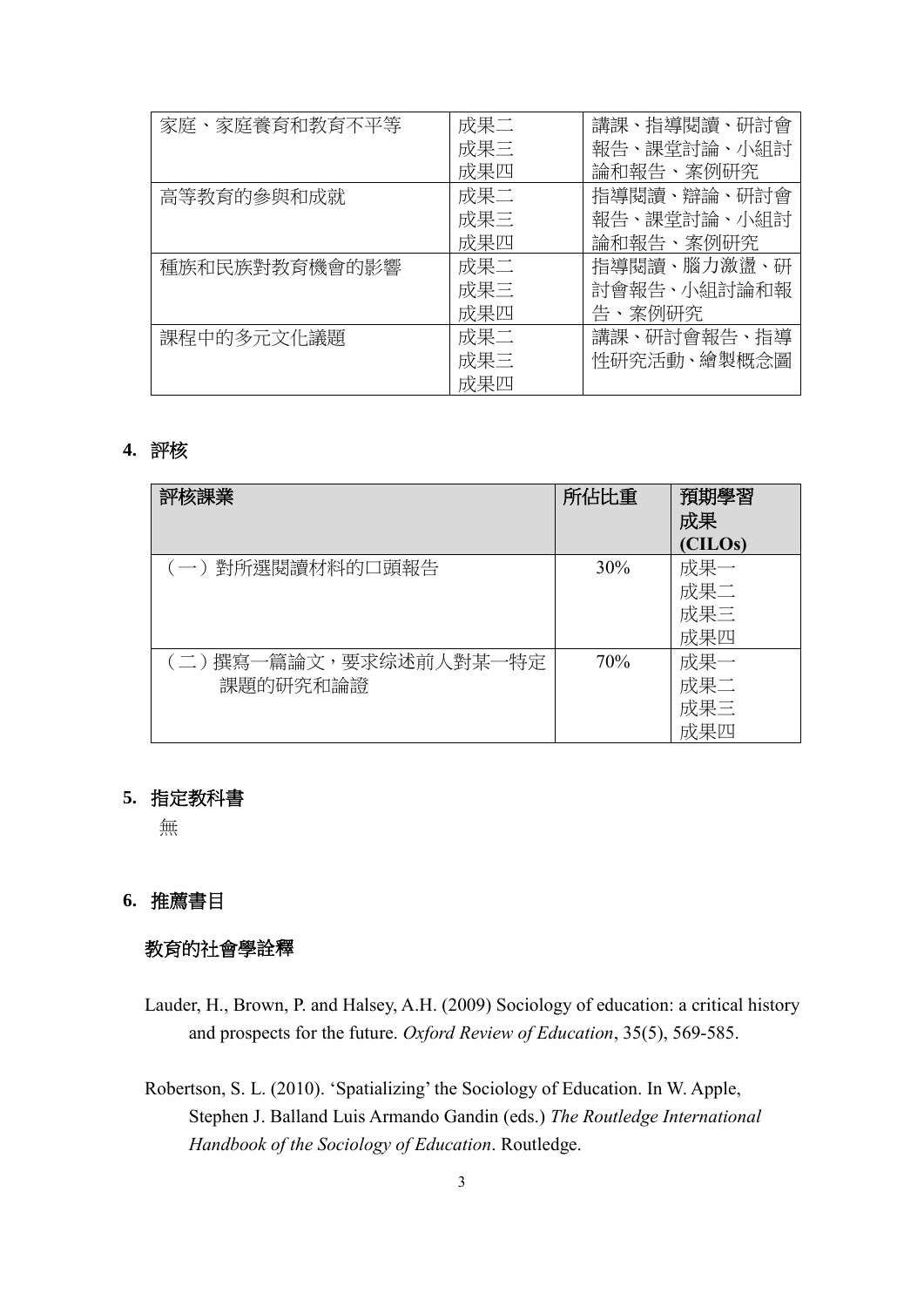### 家庭、家庭養育與教育不平等

- W. Apple, Stephen J. Balland Luis Armando Gandin (Eds.) (2010). *The Routledge International Handbook of the Sociology of Education*. Routledge. (Chapter 16 Families, Values, and Class Relations).
- Ho, Esther Sui-chu (2010). Family influences on science learning among Hong Kong adolescents: what we learned from PISA. *[International Journal of](https://link.springer.com/journal/10763)  [Science and](https://link.springer.com/journal/10763) [Mathematics Education,](https://link.springer.com/journal/10763)* 8 (3), 409–428.
- Xie, A. & Postiglione, G. A. (2015). *Guanxi* and school success: An ethnographic inquiry of parental involvement in rural China. *British Journal of Sociology of Education, 37*(7), 1014-1033.
- Weininger, E., Lareau, A., & Conley, D. (2015). What Money Doesn't Buy: Class Resources and Children's Participation in Organized Extracurricular Activities. *Social Forces*, 94(2), 479-503.
- Lareau, A. (2015). Cultural Knowledge and Social Inequality. *American Sociological Review, 80*(1), 1-27.
- Post, D. (2003). Post-Secondary Education in Hong Kong: Repercussions for Inequality and Civil Society. *Asian Survey*, 43 (6), 989-1011.

#### 高等教育的參與和成就

Lynch, K., Crean, M., and Moran, M. (2010). Equality and social justice: the university as a site of struggle. In Michael W. Apple, Stephen J. Balland and Luis Armando Gandin (eds.) *The Routledge International Handbook of the Sociology*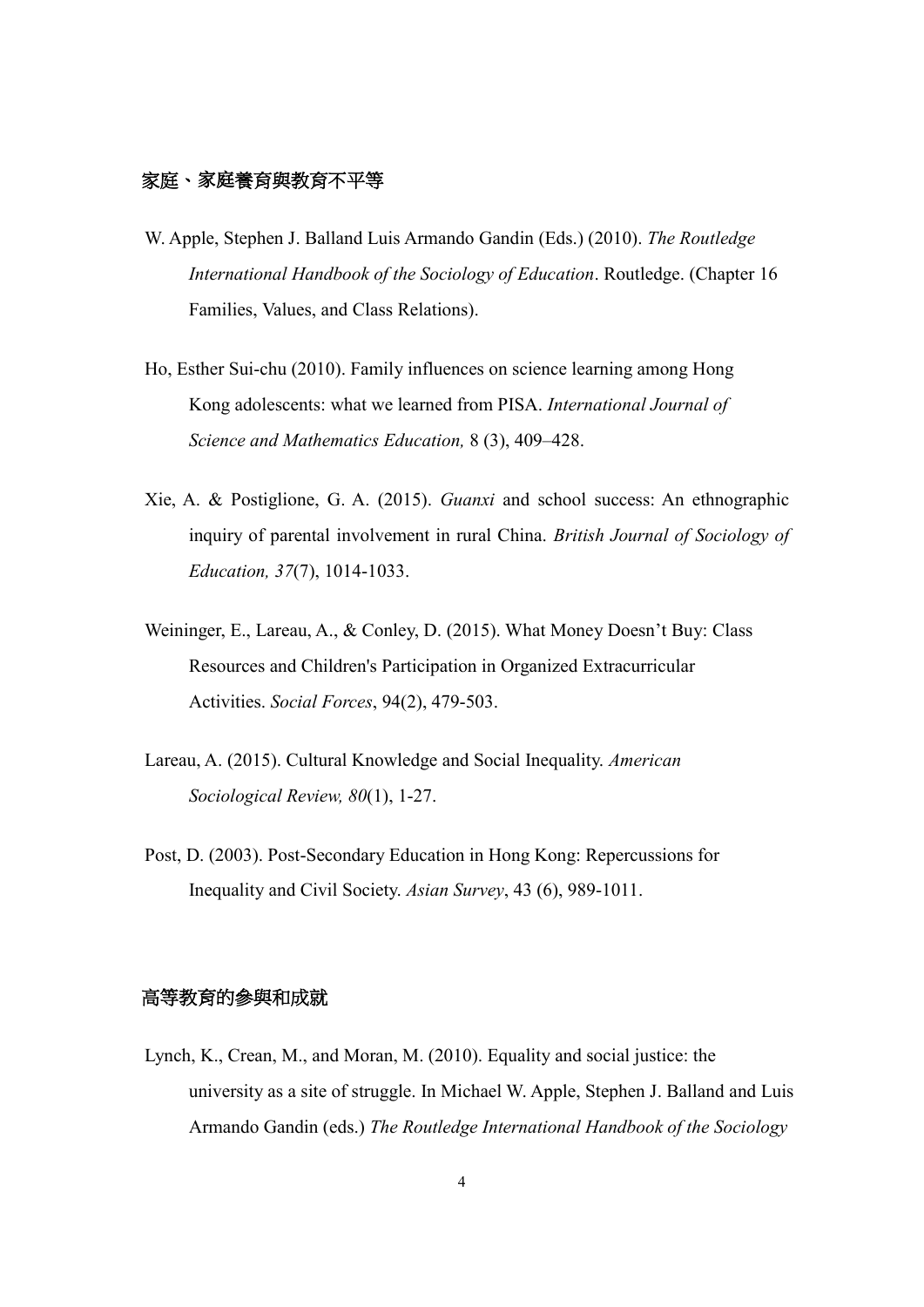*of Education*. London; New York: Routledge.

- Lynch, K., & O'Riordan, C. (1998). Inequality in Higher Education: A study of class barriers. *British Journal of Sociology of Education, 19*(4), 445-478.
- Sheng, X. (2017). Cultural capital, family background and education: Choosing university subjects in China. *British Journal of Sociology of Education, 38*(5), 721-737.
- Shin, J. C., Postiglione, G. A., & Huang F. T. (Ed.) (2015). *Mass higher education development in East Asia: Strategy, quality, and challenges*. Dordrecht: Springer.

### 教育機會的種族與民族不平等

- Hallinan, M. T. (2010). On the linkages between sociology of race and ethnicity and sociology of education. In Maureen T. Hallinan (Ed.), *Handbook of the* Sociology of Education (pp. 65-84). Springer.
- Postiglione, G. A. (Ed.) (1999*). China's national minority education: Culture, schoolingand development*. New York: Routledge Press.
- Gao, F. (2016). Capital multiplicity and convertibility: Language minorities' multidimensional challenges to accessing postsecondary education in Hong Kong. *British Journal of Sociology of Education*, online first, 1-12.

## 課程中的多元文化議題

Jackson, Liz (2014). Under Construction: The Development of Multicultural Curriculum in Hong Kong and Taiwan. *The Asia-Pacific Education Researcher*, 23(4): 885–893.